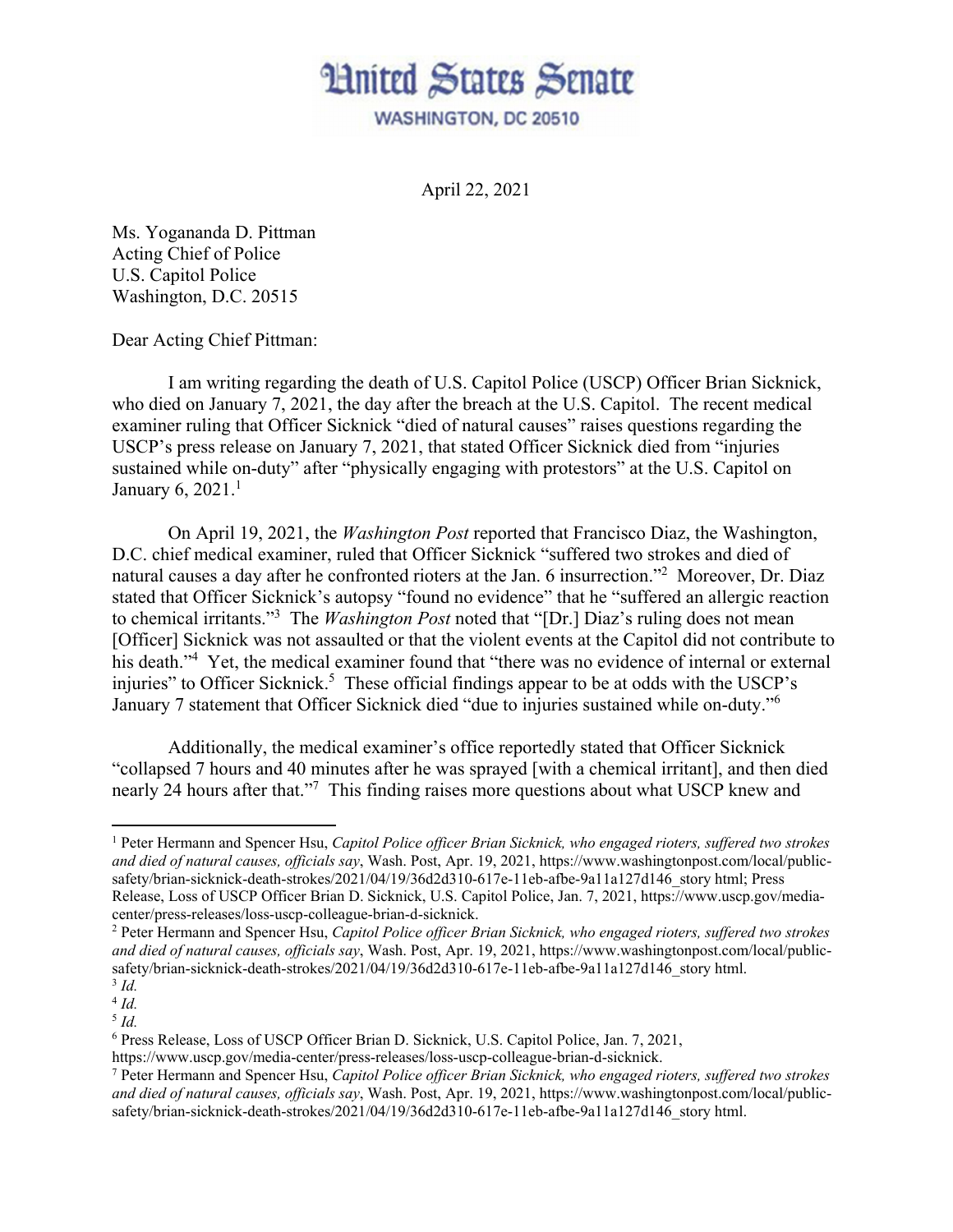Ms. Yogananda D. Pittman April 22, 2021 Page 2

what actions USCP took to confirm certain facts regarding Officer Sicknick's death before it released its January 7 statement.

It remains unclear why the USCP released a statement regarding Officer Sicknick's cause of death months before the medical examiner made an official determination. Following USCP's claim that Officer Sicknick died "due to injuries sustained while on-duty," false reports about those injuries began to emerge. For example, the day after USCP released its statement, the *New*  York Times reported that Officer Sicknick "was struck by a fire extinguisher."<sup>8</sup> During President Trump's second impeachment trial, the House Democrat impeachment mangers used this false report to claim, in a trial memorandum, that the "insurrectionists killed a Capitol Police officer by striking him in the head with a fire extinguisher."<sup>9</sup> On February 12, 2021, the day before the Senate voted to acquit President Trump, the *New York Times* updated its initial reporting and stated, "Law enforcement officials initially said Mr. Sicknick was struck with a fire extinguisher, but weeks later, police sources and investigators were at odds over whether he was hit."<sup>10</sup>

Absent any official rulings from the medical examiner's office and following unsupported claims regarding Officer Sicknick's cause of death, including the USCP's initial statement, the USCP stated on February 26, 2021, that "Officer Sicknick's family has asked for privacy during this difficult time and that *the spreading of misinformation stop regarding the cause of his death*."11

Since January 2021, I have sent several oversight letters to different agencies in my ongoing efforts to reconstruct as completely and accurately as possible the events of January 6, including what happened to Officer Sicknick.<sup>12</sup> I appreciate your previous responses to my letters to USCP and your willingness to address additional questions.

The death of any police officer is a tragedy and the use of any officer's death for political purposes or to create a false narrative is reprehensible and disrespectful to the officer's family and the officer's memory. Given the official release of Officer Sicknick's cause of death, I

<sup>&</sup>lt;sup>8</sup> Other news outlets later revealed that "initial reports about Sicknick being hit with a fire extinguisher are not true." Daniel Chaitin, *New York Times quietly updates report on fire extinguisher striking Capitol Police officer*, Wash. Examiner, Feb. 14, 2021, https://www.washingtonexaminer.com/news/new-york-times-capitol-police-officer-briansicknick-fire-extinguisher.

<sup>9</sup> *Trial Memorandum of the United States House of Representatives in the Impeachment Trial of President Donald J. Trump*, U.S. House of Representatives Managers at 28, Feb. 2, 2021,

https://judiciary.house.gov/uploadedfiles/house\_trial\_brief\_final.pdf.

<sup>&</sup>lt;sup>10</sup> Marc Santora, Megan Specia, and Mike Baker, *Capitol Police Officer Dies From Injuries in Pro-Trump Rampage*, NY Times, Jan. 8, 2021, https://www nytimes.com/2021/01/08/us/brian-sicknick-police-capitol-dies.html; Daniel Chaitin, *New York Times quietly updates report on fire extinguisher striking Capitol Police officer*, Wash. Examiner, Feb. 14, 2021, https://www.washingtonexaminer.com/news/new-york-times-capitol-police-officer-briansicknick-fire-extinguisher.

<sup>11</sup> Press Release, Statement on Officer Sicknick, U.S. Capitol Police, Feb. 26, 2021, https://www.uscp.gov/mediacenter/press-releases/statement-officer-sicknick (emphasis added). 12 Senator Johnson has written to the acting and former House and Senate sergeants at arms, the Federal Bureau of

Investigation, USCP, the U.S. Architect of the Capitol, and the Washington, D.C. Office of the Chief Medical Examiner.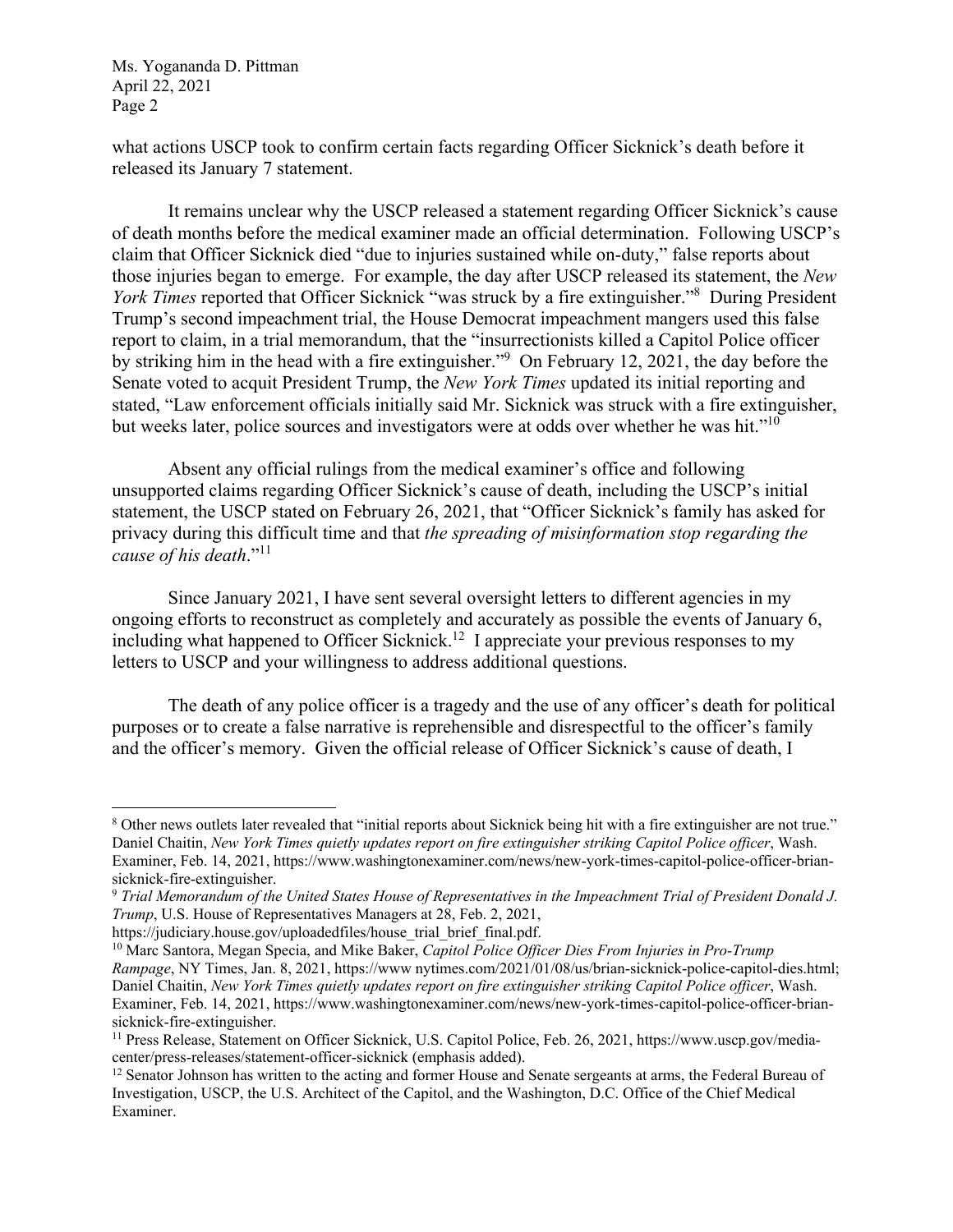Ms. Yogananda D. Pittman April 22, 2021 Page 3

respectfully request that you provide the following information and materials:

- 1. Please provide a full timeline and description of Officer Sicknick's work activities from January 6, 2021 to the time of his death. Please include when and where Officer Sicknick collapsed, who reported it, who received that report, and what actions were taken.
- 2. What was the basis for USCP's claim on January 7, 2021, that Officer Sicknick "passed away due to injuries sustained while on-duty"?<sup>13</sup>
- 3. On February 26, 2021, USCP stated that "Officer Sicknick's family has asked for privacy during this difficult time and that the spreading of misinformation stop regarding the cause of his death."<sup>14</sup>
	- a. What did the USCP consider to be misinformation regarding Officer Sicknick's death?
	- b. How did the USCP become aware of misinformation regarding Officer Sicknick's death?
	- c. How did the USCP determine that certain reports regarding Officer Sicknick's death were misinformation?
	- d. What actions, if any, did the USCP take to address misinformation regarding Officer Sicknick's death?
	- e. When did the USCP become aware that Officer Sicknick was not struck with a fire extinguisher?
- 4. Please describe what, if any, information the USCP has shared with Officer Sicknick's family regarding his death.
- 5. Did the House impeachment managers contact USCP in an effort to confirm Officer Sicknick's cause of death? If so, when did that occur and what, if any, information did USCP provide?
- 6. If USCP became aware before or during the February 2021 Senate impeachment trial that Officer Sicknick was not struck with a fire extinguisher or did not die from related injuries, did USCP contact, or attempt to contact, the House impeachment managers to address the claim in their trial memorandum that stated, "insurrectionists killed a Capitol Police officer by striking him in the head with a fire extinguisher"?<sup>15</sup>
	- a. If so, please explain when that contact occurred and what was discussed.

<sup>&</sup>lt;sup>13</sup> Press Release, Loss of USCP Officer Brian D. Sicknick, U.S. Capitol Police, Jan. 7, 2021, https://www.uscp.gov/media-center/press-releases/loss-uscp-colleague-brian-d-sicknick.

<sup>&</sup>lt;sup>14</sup> Press Release, Statement on Officer Sicknick, U.S. Capitol Police, Feb. 26, 2021, https://www.uscp.gov/mediacenter/press-releases/statement-officer-sicknick.

<sup>15</sup> *Trial Memorandum of the United States House of Representatives in the Impeachment Trial of President Donald J. Trump*, U.S. House of Representatives Managers at 28, Feb. 2, 2021,

https://judiciary.house.gov/uploadedfiles/house\_trial\_brief\_final.pdf.